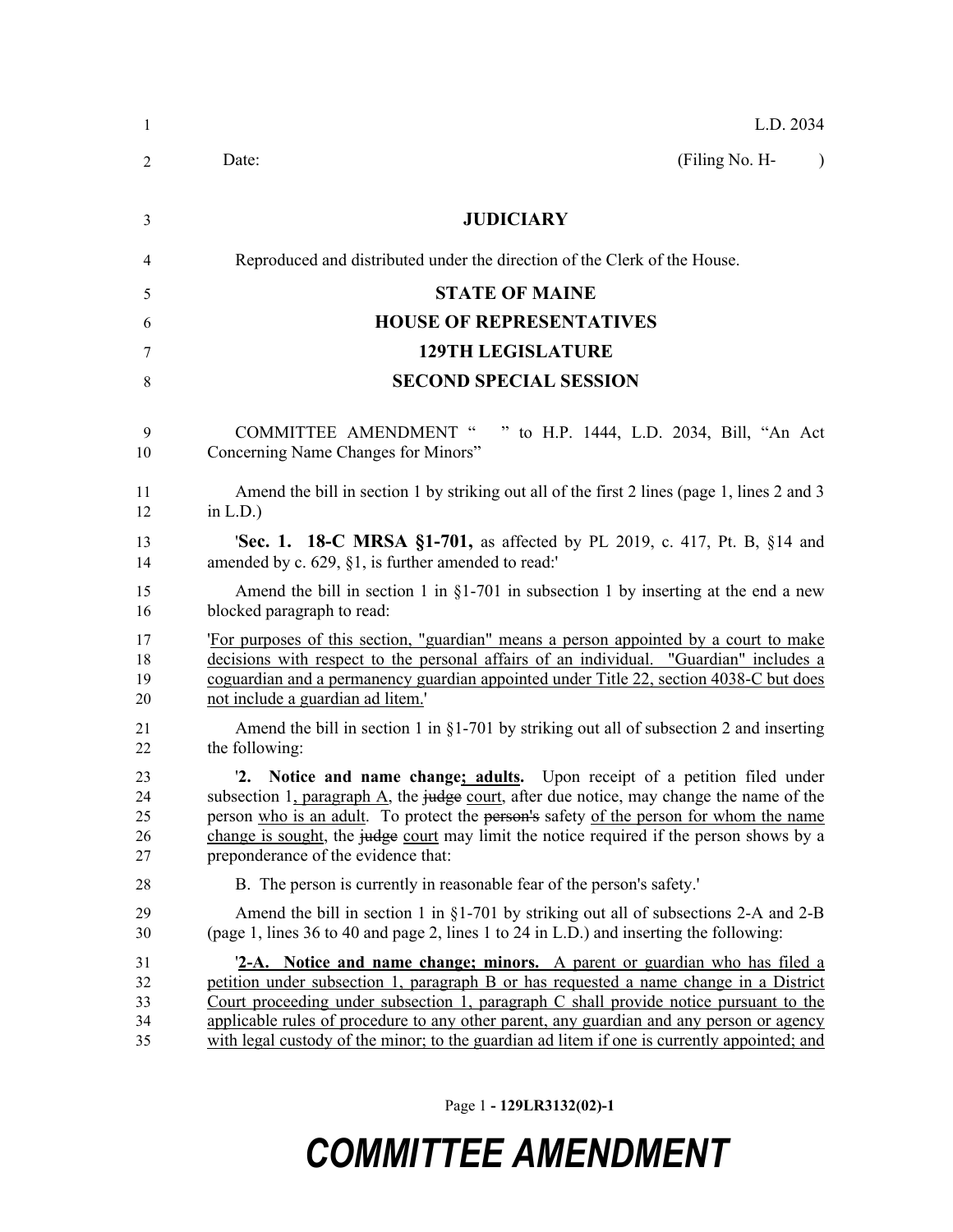### COMMITTEE AMENDMENT " " to H.P. 1444, L.D. 2034

| 1<br>2   | to the minor if the minor is 14 years of age or older, but does not need to publish notice of<br>the minor's name change unless the court orders that notice of the name change of the |
|----------|----------------------------------------------------------------------------------------------------------------------------------------------------------------------------------------|
| 3        | minor be published due to the specific circumstances of the case. To protect the safety of                                                                                             |
| 4        | the minor for whom the name change is sought, the court may limit notice required if the                                                                                               |
| 5        | parent who has sole parental rights and responsibilities shows by a preponderance of the                                                                                               |
| 6        | evidence that:                                                                                                                                                                         |
| 7        | A. The minor is a victim of abuse; or                                                                                                                                                  |
| 8<br>9   | B. The minor or petitioner is currently in reasonable fear of the minor's or petitioner's<br>safety.                                                                                   |
| 10       | 2-B. Evaluation of minor's name change. Upon proof of service of the notice                                                                                                            |
| 11       | required under subsection 2-A and after providing an opportunity for those entitled to                                                                                                 |
| 12       | notice to respond to the petition:                                                                                                                                                     |
| 13<br>14 | A. The court shall change a minor's name by agreement of all parties, which a party<br>may indicate by signing a waiver; or                                                            |
| 15       | B. In the event that all parties do not agree to the name change, the court shall                                                                                                      |
| 16       | consider the following factors to assess whether the request or petition is in the best                                                                                                |
| 17       | interest of the minor:                                                                                                                                                                 |
| 18       | (1) The minor's expressed preference, if the minor is of sufficient age and                                                                                                            |
| 19       | maturity to articulate a basis for preferring a particular name;                                                                                                                       |
| 20       | (2) If the minor is 14 years of age or older, whether the minor consents or objects                                                                                                    |
| 21       | to the name change petition;                                                                                                                                                           |
| 22       | (3) The extent to which the minor uses a particular name;                                                                                                                              |
| 23       | (4) Whether the minor's name is different from any of the minor's siblings and                                                                                                         |
| 24       | the degree to which the minor associates and identifies with siblings on any side                                                                                                      |
| 25       | of the minor's family;                                                                                                                                                                 |
| 26       | (5) The difficulties, harassment or embarrassment that the minor may experience                                                                                                        |
| 27       | by bearing the current or proposed name; and                                                                                                                                           |
| 28       | (6) Any other factor the court considers relevant to the minor's best interests,                                                                                                       |
| 29       | including the factors outlined in Title 19-A, section 1653, subsection 3.                                                                                                              |
| 30       | If the court finds that the name change is in the best interest of the minor by a                                                                                                      |
| 31       | preponderance of the evidence, the court shall change the minor's name.'                                                                                                               |
| 32       | Amend the bill in section 1 in $\S1-701$ in subsection 3 in the last line (page 2, line 27                                                                                             |
| 33       | in L.D.) by striking out the following: "seal the record of the name change" and inserting                                                                                             |
| 34       | the following: 'seal make the record of the name change confidential or not public'                                                                                                    |
| 35       | Amend the bill by relettering or renumbering any nonconsecutive Part letter or                                                                                                         |
| 36       | section number to read consecutively.                                                                                                                                                  |
| 37       | <b>SUMMARY</b>                                                                                                                                                                         |
| 38       | This amendment makes the following changes to the bill.                                                                                                                                |

Page 2 **- 129LR3132(02)-1**

## *COMMITTEE AMENDMENT*